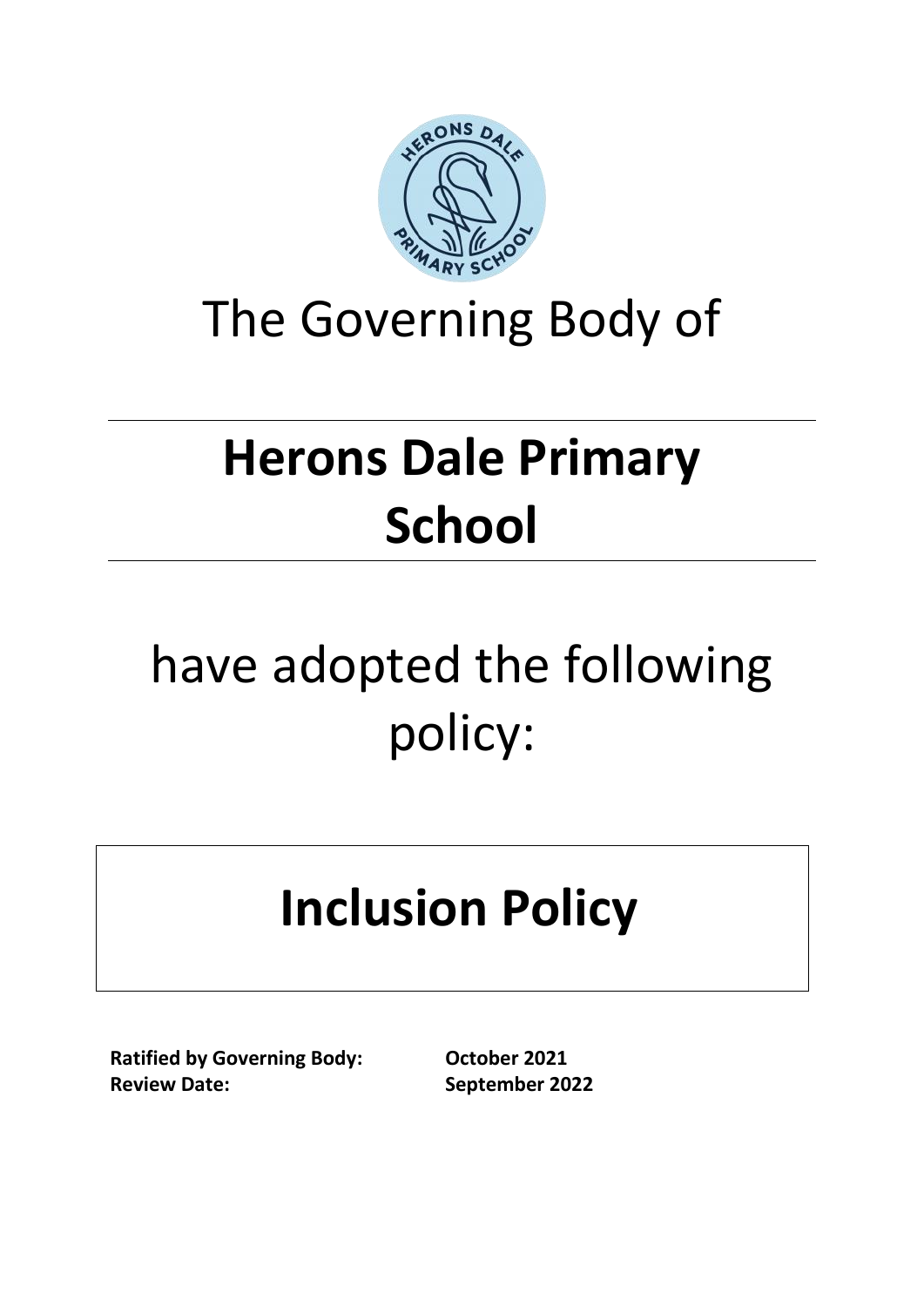#### **Inclusion Policy 2021**

#### **Aims**

We aim to provide a stimulating learning environment across the whole curriculum which maximises individual potential and ensures that pupils of all ability levels are well equipped to meet the challenges of education, work and life. We recognise the importance of our role in promoting pupils' entitlement to a healthy lifestyle, personal safety as well as enjoyment and achievement throughout their lives

**Associated Policies:** All policies within the school support inclusion and are reflected in school development planning.

#### **Principles**

Herons Dale School implements Government and West Sussex recommendations and Vision for inclusion and its priorities

#### **West Sussex Vision**

All children and young people (0 -25 years) in West Sussex will, irrespective of their learning needs, gain the skills and confidence to live well in their community. They will be supported and nurtured through an educational system that responds to their circumstances and prepares them for adulthood.(2020)

#### **West Sussex Priority 1**

#### **Knowing our children and families well (an inclusive, person centred approach) Children and young people and their families will**:

- $\triangleright$  have their educational needs understood and planned for as early as possible
- $\triangleright$  feel they belong and are valued
- $\triangleright$  Be confident partners in the planning for their future, including at times of transition
- $\triangleright$  Understand and have confidence in the SEND services available in West Sussex

#### **At Herons Dale School we do this by;**

- Developing a close partnership with the whole community, particularly parents.
- Working as a multi professional team with professionals from West Sussex
- Planning personal learning plans for each pupil
- Promoting pupil voice and school community
- Help pupils develop their personalities, skills and abilities
- Use personal centred planning for transitions in and out of school
- Safeguarding the health, safety and welfare of pupils
- Listening and responding to the concerns of children and parents
- Taking care to balance the needs of all members of the school community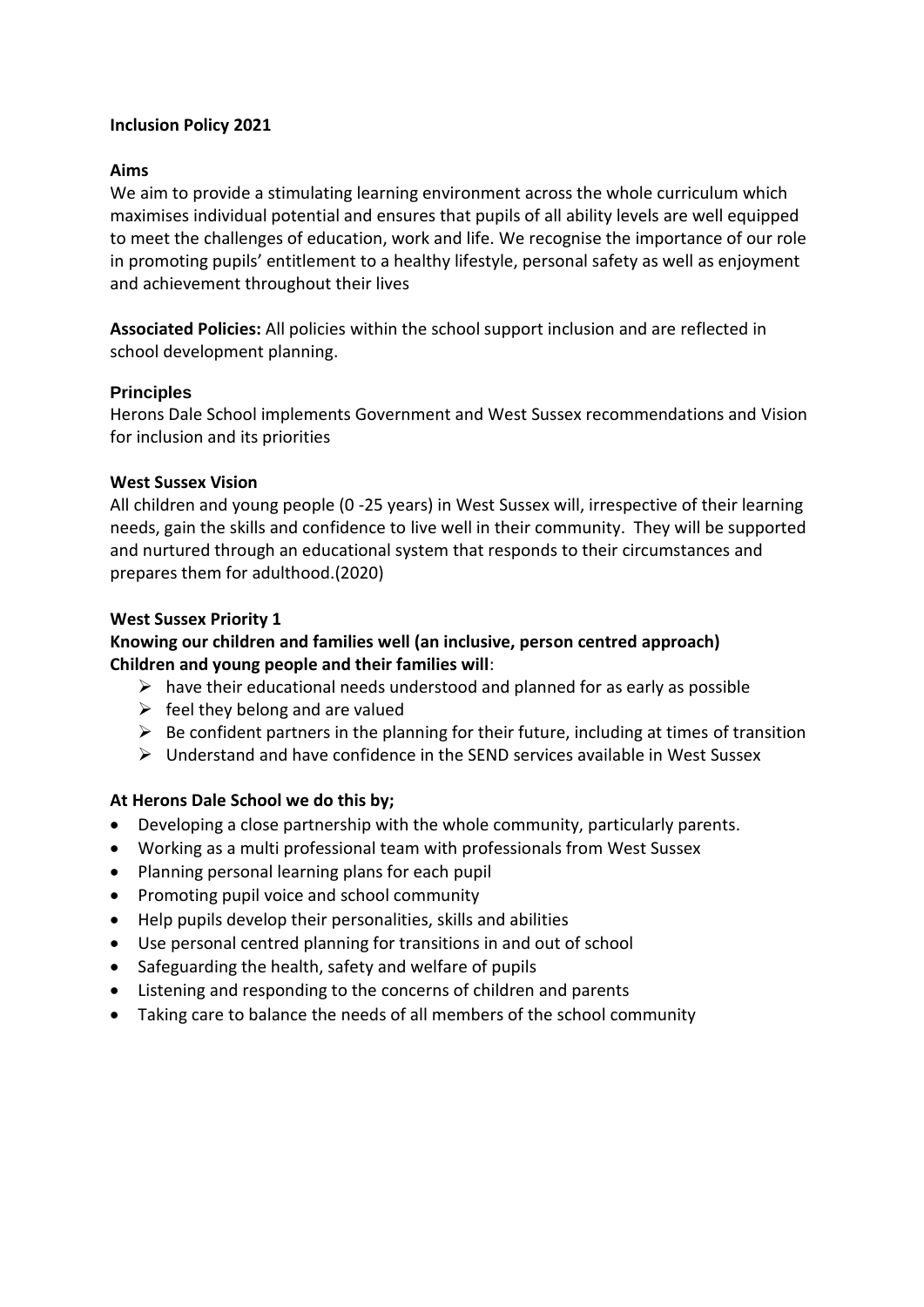#### **West Sussex Priority 2**

#### **Meeting the needs of our children and young people through our education provision (SEND)**

#### **West Sussex will have:**

- $\triangleright$  A skilled, confident and resilient workforce, able to meet the educational, social and emotional needs of all children and young people
- $\triangleright$  A range of high quality schools, settings and services, where good practice is celebrated and shared
- $\triangleright$  A consistent graduated approach that will 'assess, plan, do and review' the support that has been put into place to meet needs

#### **At Herons Dale School we do this by;**

- Offering the right balanced and relevant curriculum for each child
- Promoting a full range of learning, thinking and life skills;
- Using flexible and responsive teaching and learning styles;
- Creating a basket of tools for each child overcoming potential barriers to learning and assessment
- Setting suitable learning challenges
- Responding to pupils' diverse learning needs
- Recognising, reflecting and celebrating the skills, talents, contributions and diversity of all our pupils
- Engender a culture of tolerance, acceptance and mutual respect where all are valued
- Establish close working relationships with locality mainstream school to ensure social and academic inclusion opportunities between the schools
- Prioritising life skills, PSHCE and pupil voice to develop skills, knowledge and attitudes necessary to succeed as individuals and as responsible and valued members of society; offering equality of opportunity to all groups of pupils within the school. These groups include:

Boys and girls

Pupils from minority faiths, ethnicities, travellers, asylum seekers, refugees Pupils who are Looked After children Pupils who are at risk of disaffection or exclusion Children from families under stress

#### **West Sussex Priority 3**

#### **Working together towards solutions (collective responsibility) Everyone involved in supporting the needs of WSX CYP will:**

- $\triangleright$  Experience services, systems and processes which support schools and settings to meet needs and to access timely, appropriate and relevant information
- $\triangleright$  Think creatively to develop solutions that meet the needs of CYP with SEND as close to home as possible, ideally in WSX
- $\triangleright$  Have quality assurance in place to ensure consistent, effective and inclusive provision and practice
- ➢ Use data and intelligence to plan together to meet current and projected needs of CYP

#### **At Herons Dale we do this by;**

- Working in a multi professional team to meet individuals needs
- Applying solution focused strategies to meeting around meeting children's needs